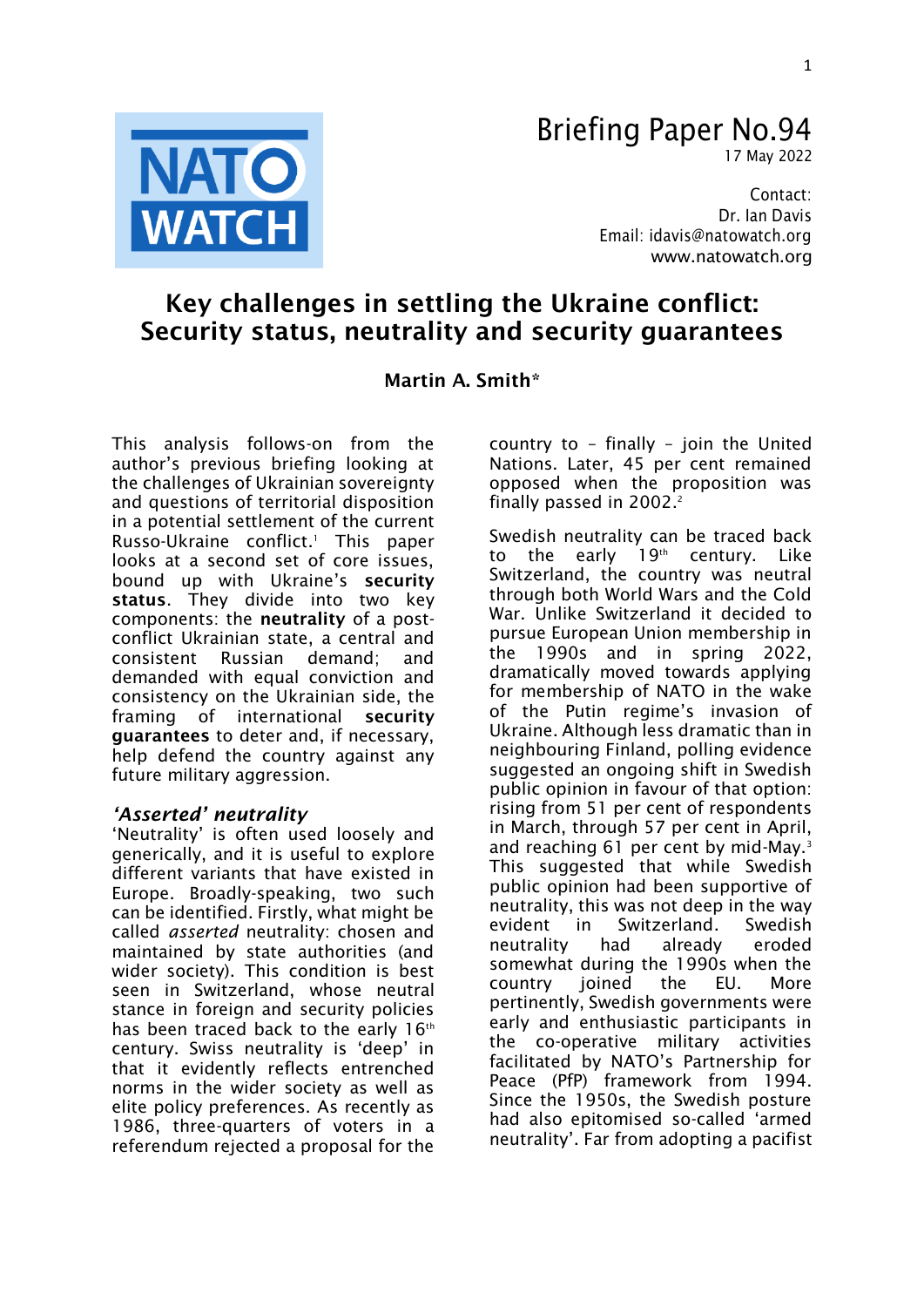stance with little or no military capability, successive Swedish governments developed capable armed forces underpinned by an advanced defence industrial base. Today Sweden is one of the few states making its own combat aircraft (the *Gripen*), and the NLAW anti-tank weapons which have inflicted significant damage on Russian armoured forces in Ukraine are produced jointly by Swedish and British defence manufacturers. Rumours also persist that Swedish leaders considered developing a nuclear weapons capability during the Cold War period.<sup>4</sup>

#### *'Ascribed' neutrality*

The second kind of neutrality evident in Europe can be described as *ascribed* (although some commentators might use 'imposed'). The two most pertinent examples here are Finland and Austria. Ascribed neutrality – agreed to in response to pressures from other states – carries negative connotations for some, as epitomised by the pejorative term 'Finlandisation' – used to describe states that are apparently coerced into accepting limitations on their sovereignty. In February 2022, the Ukrainian government's aversion to this concept was evident in its negative response to its reported use by French officials travelling with President Emmanuel Macron to meet President Putin in Moscow in a failed attempt to avert war.<sup>5</sup>

The basis of Finland's Cold War neutrality was an 'Agreement of Friendship, Cooperation and Mutual Assistance' with the Soviet Union, signed in 1948. It made no reference to limitations on Finland's sovereignty, including in the realms of foreign and defence policy, beyond agreement, in Article 4, that neither party would 'conclude any alliance or join any coalition directed against the other High Contracting Party'. Indeed, other provisions in the agreement *encouraged* Finland to develop and maintain a robust military defence

posture. At the core of Article 1 were mutual security assurances, with Finland pledging to wholeheartedly resist any armed attack on the Soviet Union through Finnish territory "by Germany or any state allied with the latter", with assistance from the Soviet Union if necessary.<sup>6</sup>

Although individual Finnish leaders during the Cold War were criticised for being overly deferential to their Soviet counterparts (leading to the coining of the term 'Finlandisation'), Finland itself was not a weak state. The legacy of its variant of ascribed neutrality is evident today in the size of its armed forces, with 280,000 regular personnel and up to 900,000 reservists available for mobilisation. Unlike two thirds of existing member states, Finland also meets the NATO target of spending two per cent of GDP annually on its defence budget.<sup>7</sup>

#### *An Austrian precedent for Ukraine?*

A second relevant example of ascribed neutrality is Austria. This is of particular interest as it has been suggested as a potential 'model' for post-conflict Ukraine.<sup>8</sup> Neutrality was not directly written into the 1955 State Treaty which ended the post-World War II allied occupation regime and restored Austria as a "free, independent and democratic state". Rather, the Austrian parliament passed a later, separate law on "perpetual neutrality". This was important sequencing. It enabled Austrian governments to assert that they had adopted their neutral status *voluntarily* and not had it imposed as a condition for ending the occupation regime. The neutrality law was adopted on the day after the last occupation forces left the country in October 1955. Austria's is also an armed neutrality, with the state committed to maintaining armed forces to defend its status and make 'active' contributions to wider international stability and security.<sup>10</sup>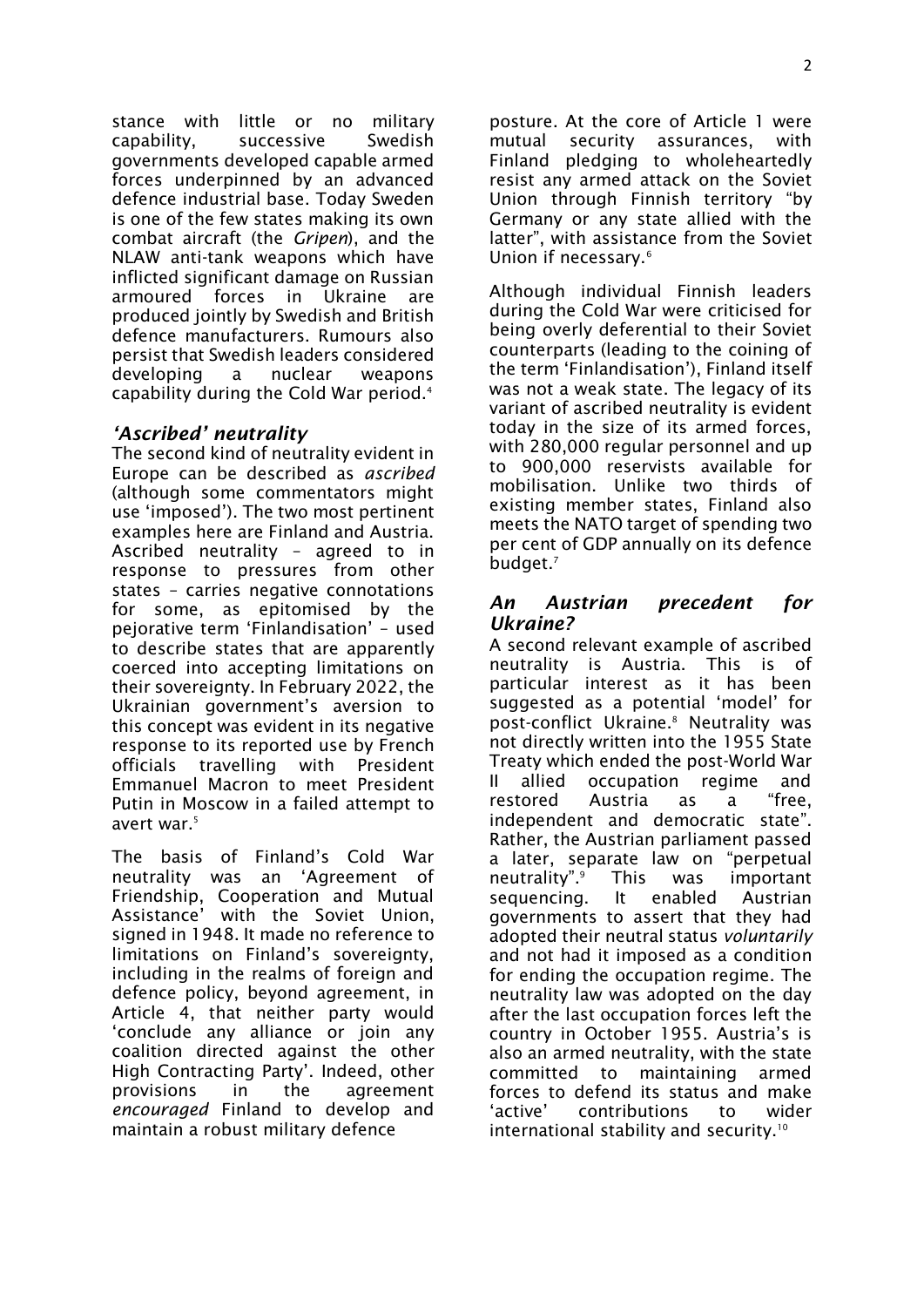3

There is little chance, following the ravages of the current conflict, that the Ukrainian government would (or should) simply be compelled to accept a neutral status determined by others. President Zelensky has made this consistently clear, stating that any such status would need to be agreed not only by state authorities but also by the Ukrainian people in a national referendum. Following the Austrian precedent and adopting neutrality as a national sovereign decision *after* the end of foreign occupation would, on the other hand, perhaps be a viable option. It is indeed possible to imagine Ukraine endorsing virtually word-forword the 1955 Austrian neutrality law. This asserted that:

*For the purpose of the lasting maintenance of her independence externally, and for the purpose of the inviolability of her territory, Austria*  [Ukraine] *declares of her own free will her perpetual neutrality. Austria* [Ukraine] *will maintain and defend this with all means at her disposal*.

This rejects the Putin regime's demands for Ukrainian<br>
'demilitarisation'. The post-conflict 'demilitarisation'. The state would be free to decide the size and disposition of its own armed forces, within the normal framework and parameters of relevant international humanitarian and nonproliferation laws.

#### *Security guarantees*

A major challenge is likely to be the Zelensky Government's insistence that Ukrainian neutrality must come with security guarantees. This is not completely unprecedented. As noted earlier, the Finnish-Soviet Friendship Agreement provided for mutual assistance in the event of a hostile attack. Any notion of 'Finlandising' Ukraine's security status in this sense is, however, certain to be rejected. It is inconceivable that it would be prepared to rely solely or primarily on a bilateral agreement with Russia.

The 1948 Finnish-Soviet agreement also provided for security *assurances* rather than guarantees. Greater ambiguity and less reliability are often attached to the former. This distinction was acknowledged by Swedish Foreign Minister Ann Linde in May 2022, speaking about potential American support during a transition period if the Swedish government decided to apply to join NATO. Linde stated that "I feel very sure that now we have an American assurance. However, not concrete security guarantees, those you can only get if you are a full member of NATO". <sup>11</sup> The foreign minister was here referring to Article 5 of the 1949 North Atlantic Treaty. The language of this core article is in itself 'relatively flexible. It permits each NATO member to decide for itself what action should be taken to address an armed attack on a NATO ally. It does not require any member to respond with military force…..A member may decide that instead of responding with force, it will send military equipment to NATO allies or impose sanctions on the aggressor'.<sup>12</sup> What has turned this treaty pledge into an (assumed) security guarantee is the development of unique integrated military command and planning structures and the willingness of member states to deploy their own national forces to the territories of vulnerable allies in peacetime, placing them on the frontline in response to any attack. This rationale underpins the recentlyextended Enhanced Forward Presence (eFP) deployments to NATO members who share borders with Russia and its neighbours.

The Putin regime is of course aware of this, and would be certain to oppose any status for Ukraine that looked like even *de facto* NATO membership. Nor is there evidence of NATO members themselves being willing to break precedent and offer any such status, for fear of undermining the integrity and strength of the security guarantee for existing members. Since the end of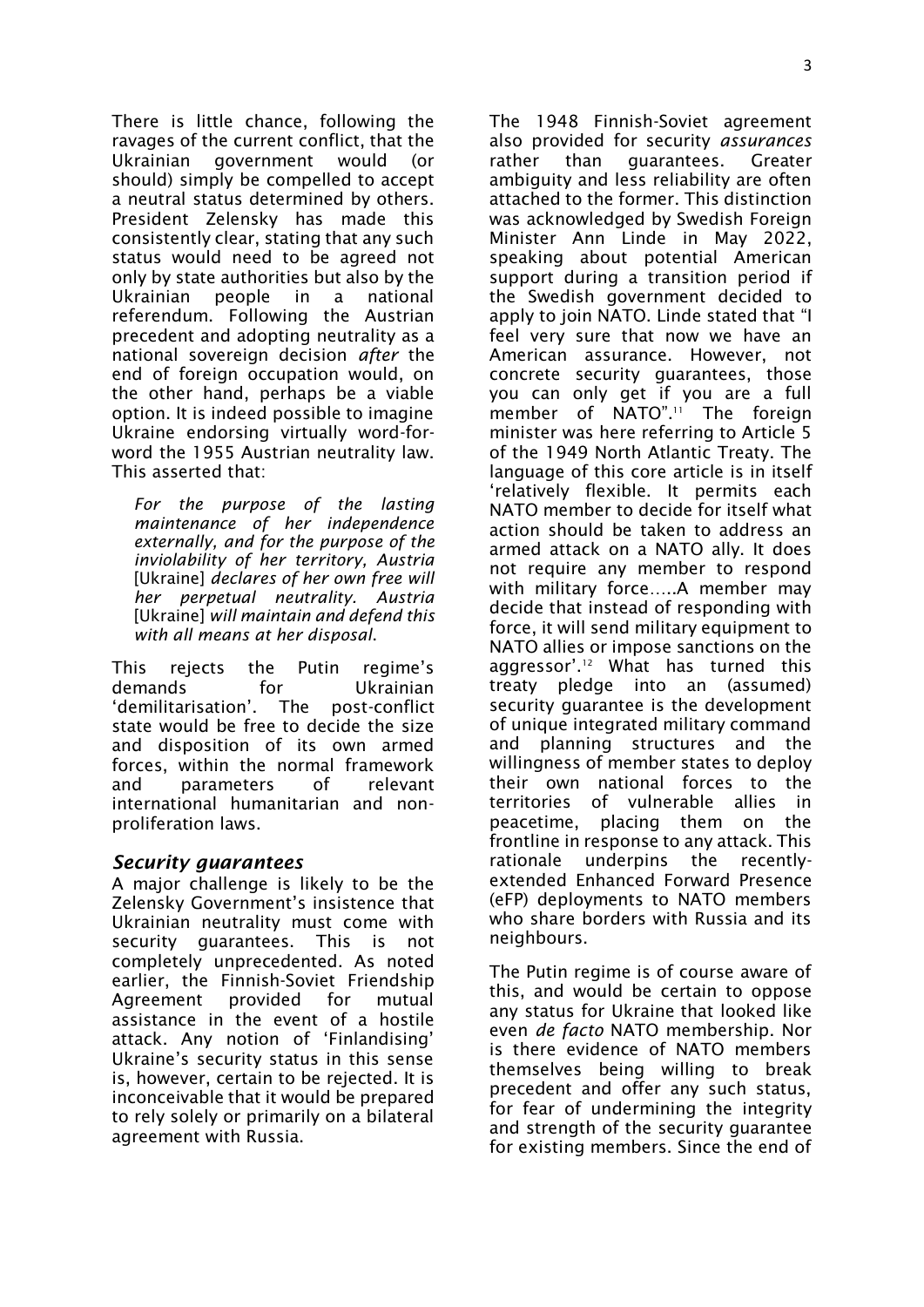the Cold War, NATO and its members have been consistently clear that only two kinds of relationship are possible with the Alliance: membership or partnership. NATO partners have been free to co-operate as closely as they wish, but always with the crucial proviso that they cannot be covered by the security guarantee embedded in Article 5 of the 1949 North Atlantic Treaty, unless they are accepted to formally accede to that agreement.

Equally challenging is the question of how to incorporate Russia into a viable and sustainable post-conflict arrangement. It is inconceivable that the Putin regime (or indeed any Russian government) would tolerate being excluded, and an attempt to do so would thus effectively undermine any system from the start. Austrian neutrality offers a further potentially useful precedent here. The 1955 State Treaty was explicitly underwritten (in Articles 1 & 2) by all four of the former occupying powers (the United States, Soviet Union, United Kingdom and France) and this was integral to the subsequent adoption of perpetual neutrality by the parliament of the newly-independent Austrian state.<sup>13</sup> Austrian neutrality was thus embedded in a wider international legal framework, meaning that any violation would be of direct concern not only to the Austrian Government, but also to the other powers party to the agreement.

Unlike the (in)famous Budapest Memorandum of 1994, which contained – on paper – similar assurances of Ukraine's security and independence, given by Russia, the USA and UK as part of the process facilitating Ukrainian nuclear disarmament, the Austrian State Treaty is legally-binding. The 1994 agreement was disregarded by the Putin regime (and ignored by its western signatories) in 2014, whereas Austrian independence and neutrality have survived without significant challenge

through eight decades. Given its wholly negative Budapest experience, as the scholar Mariana Budjeryn has noted, "if Ukraine agrees to anything termed 'neutrality', it must be neutrality that's guaranteed in a most concrete and palpable way". <sup>14</sup> This suggests greater institutionalisation of the reassurances provided than in the case of the Budapest Memorandum, which was simply a quadrilateral political agreement amongst the signatory states.

Any new agreement should be legallybinding on its signatories and embedded within a regional or international institutional framework. Given (in the words of its own Secretary-General) the UN's "categorical failure" to prevent or punish Russia's invasion of Ukraine, it seems unlikely that Ukrainian or Western leaders would be content to see the global body underwrite such a framework. A more viable candidate might be the Organisation for Security and Co-operation in Europe (OSCE). OSCE membership includes all core interested parties—Ukraine, Russia, the US, and the other NATO and EU states—on an equal basis. Its procedural rules make provision for<br>'Consensus-Minus-One' decisions in 'Consensus-Minus-One' response to a member 'going rogue', and it has long-standing experience of conducting monitoring and observer missions in Ukraine. A reinforcing 'second ring' of institutionalisation bringing in a wider network of states internationally—might see an agreement linked to and endorsed by the long-established Non-aligned Movement (NAM), as recently proposed by NATO Watch Director Ian Davis.<sup>15</sup>

It should be readily apparent from this brief that there are no easy or clear answers for Ukraine's security status following the current conflict. There are, however, interesting and potentially viable options. Different understandings and practices of neutrality have evolved in the European